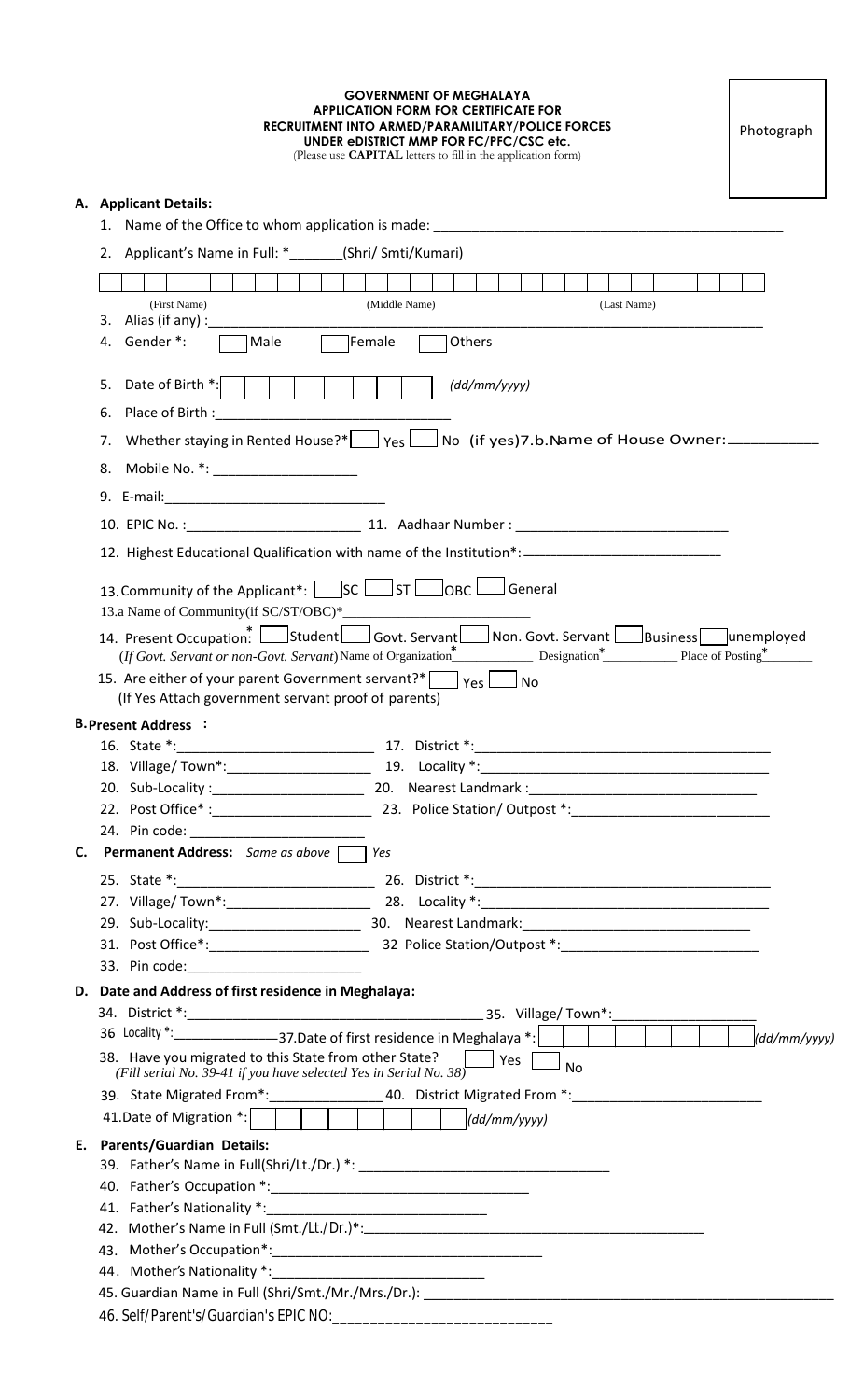### **F. Declaration:**

I do hereby declare that the statements made above are true to the best of my knowledge and belief. If these statements are found to be misrepresented or suppressed or the statement found falsely stated, I shall be liable to be prosecuted and legal action can be taken against me.

Date:

Place: Signature of the Applicant Communication of the Applicant Communication of the Applicant Communication of the Applicant

- 1. All columns marked with \* are mandatory fields and must be filled in
- 2. Please refer the checklist for documents to be enclosed along with application form

For Office Use: Checks before accepting the application:- 1. All mandatory fields are filled in properly 2. Signature of applicant & date of submission is mentioned

Verified & Accepted by: Date:

Signature of Receiving Assistant CSC/PFC Token No:

**Mandatory Enclosures for Certificate for Recruitment into Armed/Paramilitary/Police Force :**

- 1. Coloured Passport Size photographs
- 2. Birth Certificate/SSLC Admit Card
- Government Certificate) 3. Any One of Residential Proof (Ration Card/Land Documents/EPIC/Electricity Bill/Telephone Bill/Any
- 4. Proof of Migration (If Applicable)
- 5. Certificate of all institutions where studied inside Meghalaya
- 6. Supporting documents to indicate why certificate is required.
- is a Government Servant. It has to be submitted in below format) 7. Certificate from Appointing/Controlling Officer (Applicable only for those applicants whose either parent
- 8. Either of Father's /Mother's /Guardian's EPIC no is Mandatory

\*\*\*\*\*\*\*\*\*\*\*\*\*\*\*\*\*\*\*\*\*

# To Whom it may Concern **FORMAT OF CERTIFICATE FROM THE APPOINTING /CONTROLLING OFFICER (For Applicants whose either parents is Government Employee)**

| No:                                                                                                                                                                                                                                 | Date                        |
|-------------------------------------------------------------------------------------------------------------------------------------------------------------------------------------------------------------------------------------|-----------------------------|
| This is to certify that shri/smti                                                                                                                                                                                                   | aged years, son/daughter of |
| is a regular employee of this Department/Directorate/Office since                                                                                                                                                                   |                             |
| He/She is working as <b>Sheriff</b> and the state of the state of the state of the state of the state of the state of the state of the state of the state of the state of the state of the state of the state of the state of the s | which is a sanctioned post. |
| Date:                                                                                                                                                                                                                               | Name:                       |
| Place:                                                                                                                                                                                                                              | Designation:                |
|                                                                                                                                                                                                                                     | Phone No:                   |
| Seal:                                                                                                                                                                                                                               | Mobile No:                  |